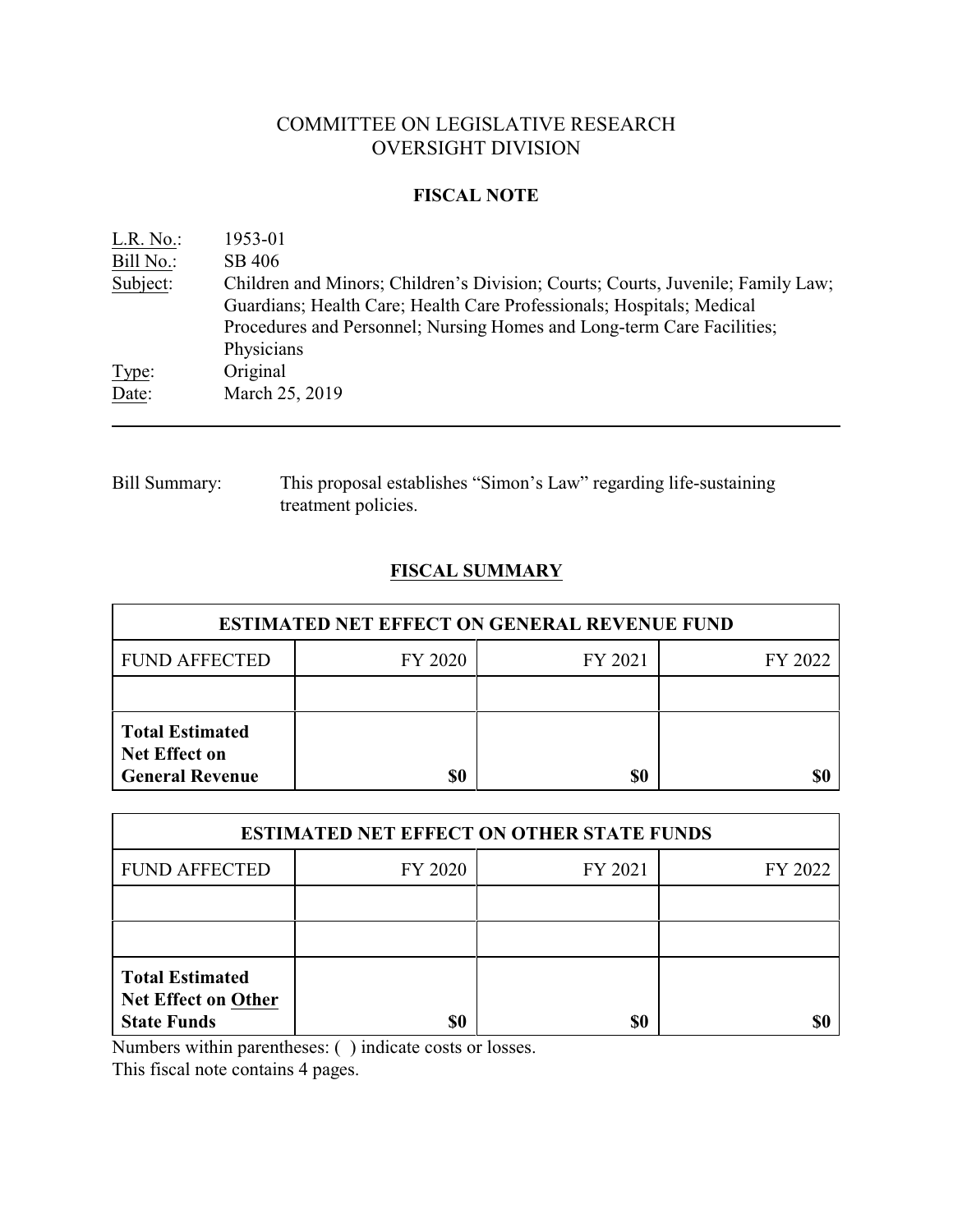L.R. No. 1953-01 Bill No. SB 406 Page 2 of 4 March 25, 2019

| <b>ESTIMATED NET EFFECT ON FEDERAL FUNDS</b>                        |         |         |         |  |
|---------------------------------------------------------------------|---------|---------|---------|--|
| <b>FUND AFFECTED</b>                                                | FY 2020 | FY 2021 | FY 2022 |  |
|                                                                     |         |         |         |  |
|                                                                     |         |         |         |  |
| <b>Total Estimated</b><br>Net Effect on All<br><b>Federal Funds</b> | \$0     | \$0     |         |  |

| <b>ESTIMATED NET EFFECT ON FULL TIME EQUIVALENT (FTE)</b>    |         |         |         |  |
|--------------------------------------------------------------|---------|---------|---------|--|
| <b>FUND AFFECTED</b>                                         | FY 2020 | FY 2021 | FY 2022 |  |
|                                                              |         |         |         |  |
|                                                              |         |         |         |  |
| <b>Total Estimated</b><br><b>Net Effect on</b><br><b>FTE</b> |         |         |         |  |

 $\Box$  Estimated Net Effect (expenditures or reduced revenues) expected to exceed \$100,000 in any of the three fiscal years after implementation of the act.

| <b>ESTIMATED NET EFFECT ON LOCAL FUNDS</b> |         |         |         |  |
|--------------------------------------------|---------|---------|---------|--|
| <b>FUND AFFECTED</b>                       | FY 2020 | FY 2021 | FY 2022 |  |
| <b>Local Government</b>                    | \$0     | \$0     | \$0     |  |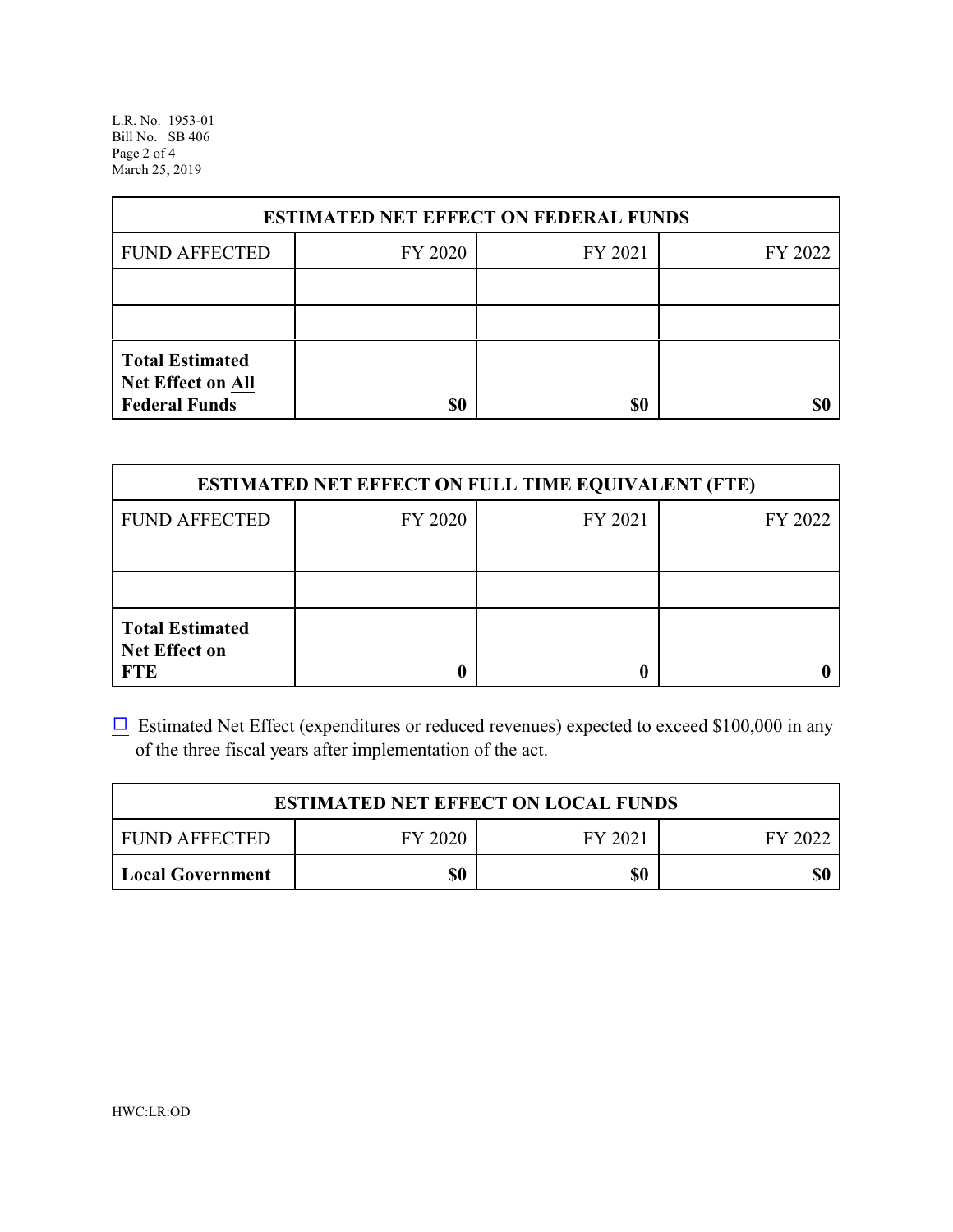L.R. No. 1953-01 Bill No. SB 406 Page 3 of 4 March 25, 2019

## **FISCAL ANALYSIS**

### ASSUMPTION

#### §191.250 - Simon's Law

**Oversight** notes that the **Department of Health and Senior Services**, the **Department of Mental Health**, the **Department of Social Services** and the **Office of State Courts Administrator** have each stated the proposal would not have a direct fiscal impact on their respective organizations. Oversight does not have any information to the contrary. Therefore, Oversight will reflect a zero impact on the fiscal note.

In response to similar legislation (HB 138), officials from the **Cass Regional Medical Center** assumed the proposal would have no fiscal impact on their organization.

**Oversight** does not have any information to the contrary. Therefore, Oversight will reflect a zero impact on the fiscal note for Cass Regional Medical Center.

**Oversight** only reflects the responses that we have received from state agencies and political subdivisions; however, other hospitals were requested to respond to this proposed legislation but did not. For a general listing of political subdivisions included in our database, please refer to [www.legislativeoversight.mo.gov.](http://www.legislativeoversight.mo.gov.)

| FISCAL IMPACT - State Government | FY 2020<br>$(10 \text{ Mo.})$ | FY 2021    | FY 2022    |
|----------------------------------|-------------------------------|------------|------------|
|                                  | $\underline{\underline{\$0}}$ | <u>\$0</u> | <u>\$0</u> |
| FISCAL IMPACT - Local Government | FY 2020<br>$(10 \text{ Mo.})$ | FY 2021    | FY 2022    |
|                                  | <u>\$0</u>                    | <u>\$0</u> | <u>\$0</u> |

### FISCAL IMPACT - Small Business

No direct fiscal impact to small businesses would be expected as a result of this proposal.